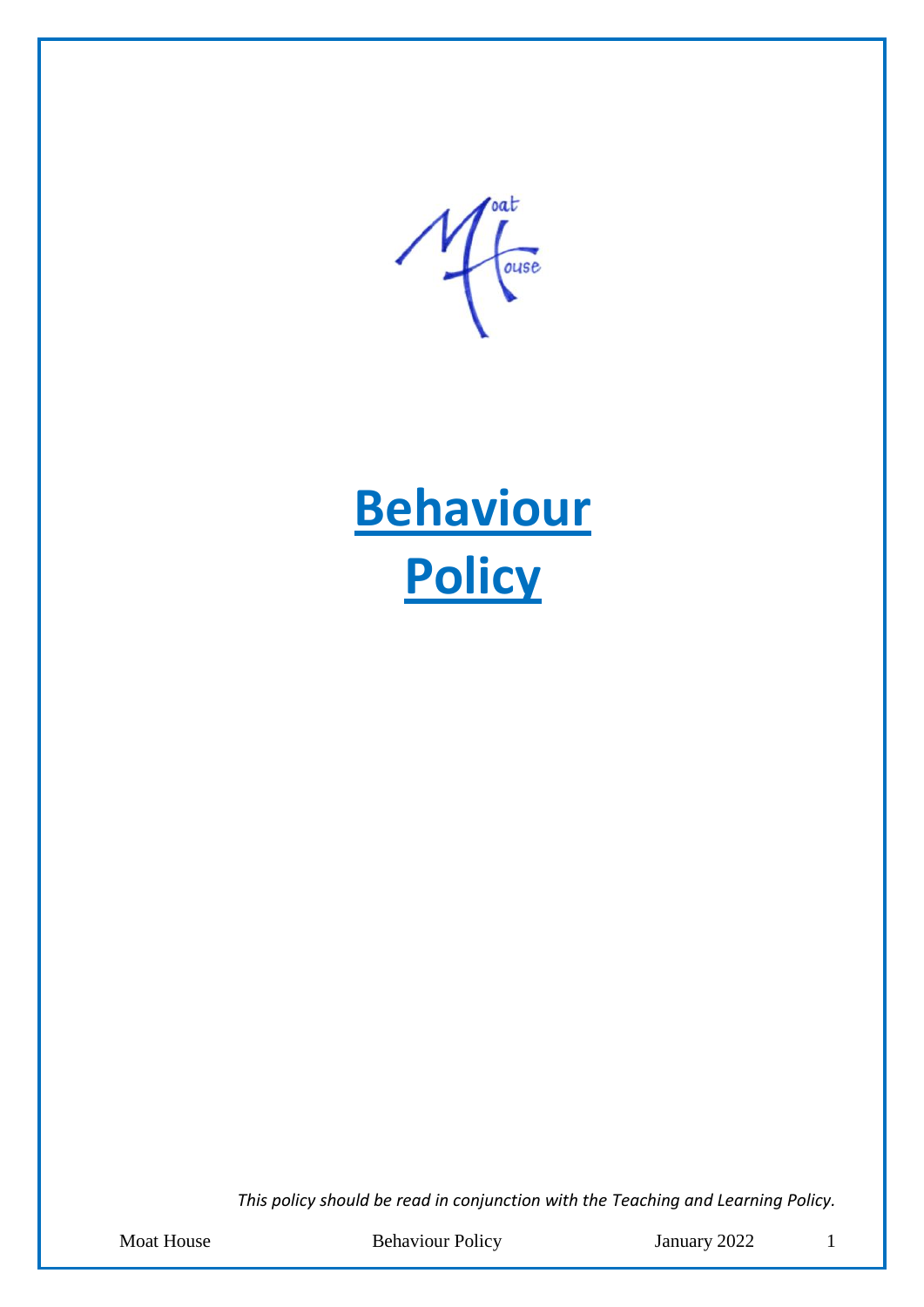Moat House provides education for students who are either pregnant or are young mothers. Our students are between the ages of 14-19. There is an on-site nursery for their baby which is only open to mothers who attend Moat House.

Some of our students are:

- Dual registered with a mainstream school, completing GCSEs
- Single registered completing a one year GCSE and Functional Skills pathway
- Completing a two year GCSE pathway
- Joining Moat House to be supported during their pregnancy, access the Nursery and gain further qualifications to enable them to access Level 2 courses in future
- Re-engaging with education after a period of being NEET

# **Mission Statement**

To establish a safe and happy environment in which everyone is encouraged and supported in developing their maximum potential.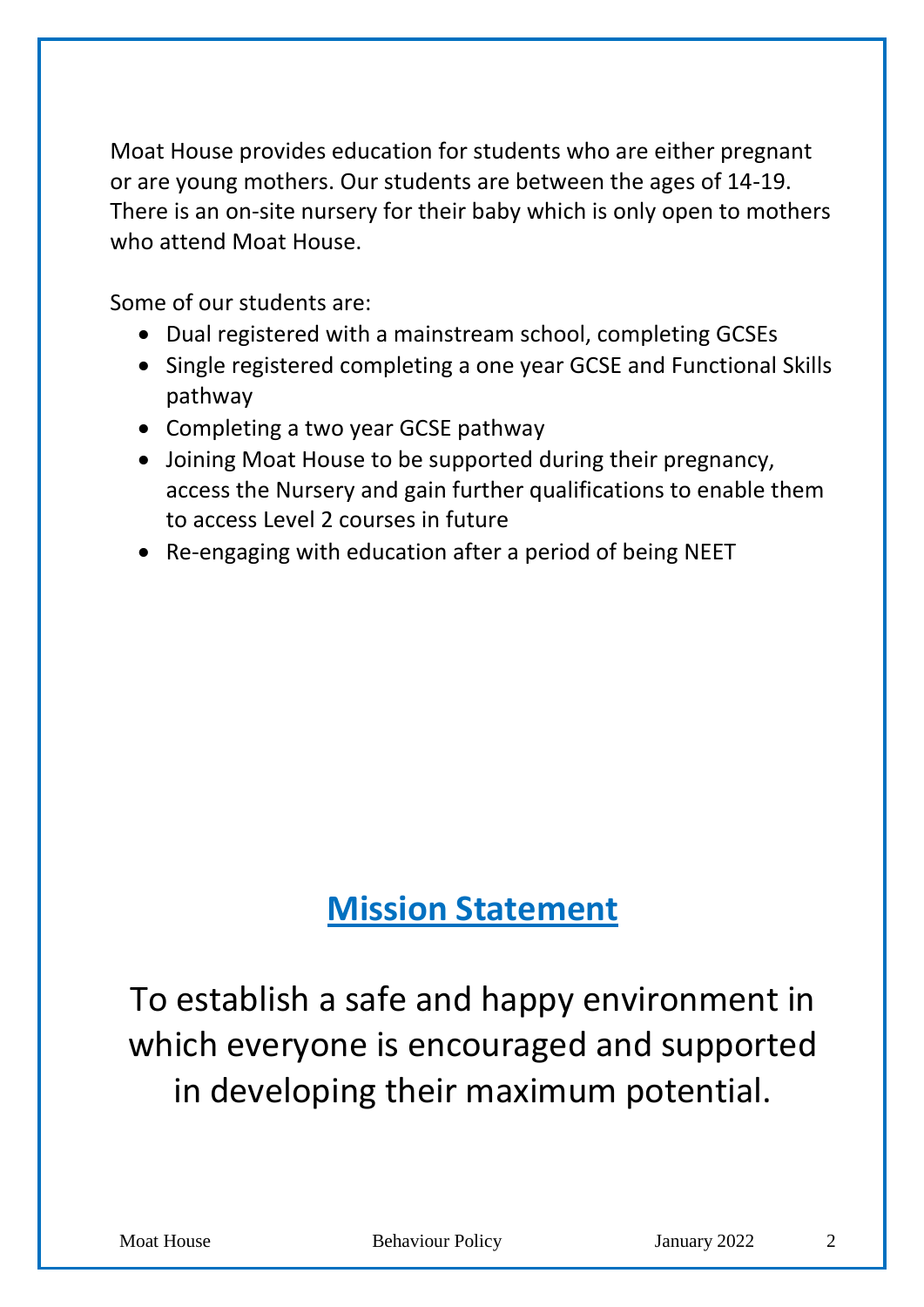### **Behaviour for Learning**

#### **Underlying Principles of this policy**

The development of each student's maximum potential is dependent on many factors, some of which are beyond the scope of Moat House. However, if a student is to reach the highest possible level of attainment, good attendance at Moat House, together with a commitment to good behaviour whilst there, is of paramount importance.

We aim to maximise attendance rates so that all students are able to take the fullest advantage of the educational opportunities offered at Moat House. Many students who are referred to Moat House are vulnerable for any number of reasons. These may include: un-planned pregnancy; parental separation and subsequent re-constitution of the family; bereavement; physical or mental health issues; social, emotional and behavioural difficulties; special educational needs; permanent exclusion from school; looked after children.

This policy sets out the responsibilities of Moat House staff who together with students, their parents and other partners will do their utmost to ensure that each student does achieve her maximum potential.

Moat House actively promotes racial equality, and where appropriate monitors students of minority ethnic origin. Staff also promote self-discipline and respect for others and the importance of listening to all members of the school community.

**Related policies**: Teaching and Learning; Curriculum Policies; Anti-Bullying Policy; Esafeguarding; SEN and Equal Opportunities Policies.

## **Aims:**

#### **We aim to:**

- Provide a learning environment which is happy, welcoming and safe yet challenging and stimulating for students, staff and babies alike
- Support and care for students, babies and staff so that they are able to enjoy their work and look forward to coming to school
- Develop knowledge and skills necessary to enable students, with their babies, to lead healthy, fulfilling and independent lives
- Ensure that students leave Moat House with qualifications and skills which will prepare them for further education, employment or training
- Respect and value the many differences between individuals and believe that everyone has unique talents, skills and potential which should be encouraged, developed and celebrated
- Involve parents, other agencies and the wider community in the work of Moat House
- Provide a range of learning experiences which will encourage confidence, self-worth and self belief
- Encourage an atmosphere in which all are supportive of each other and work cooperatively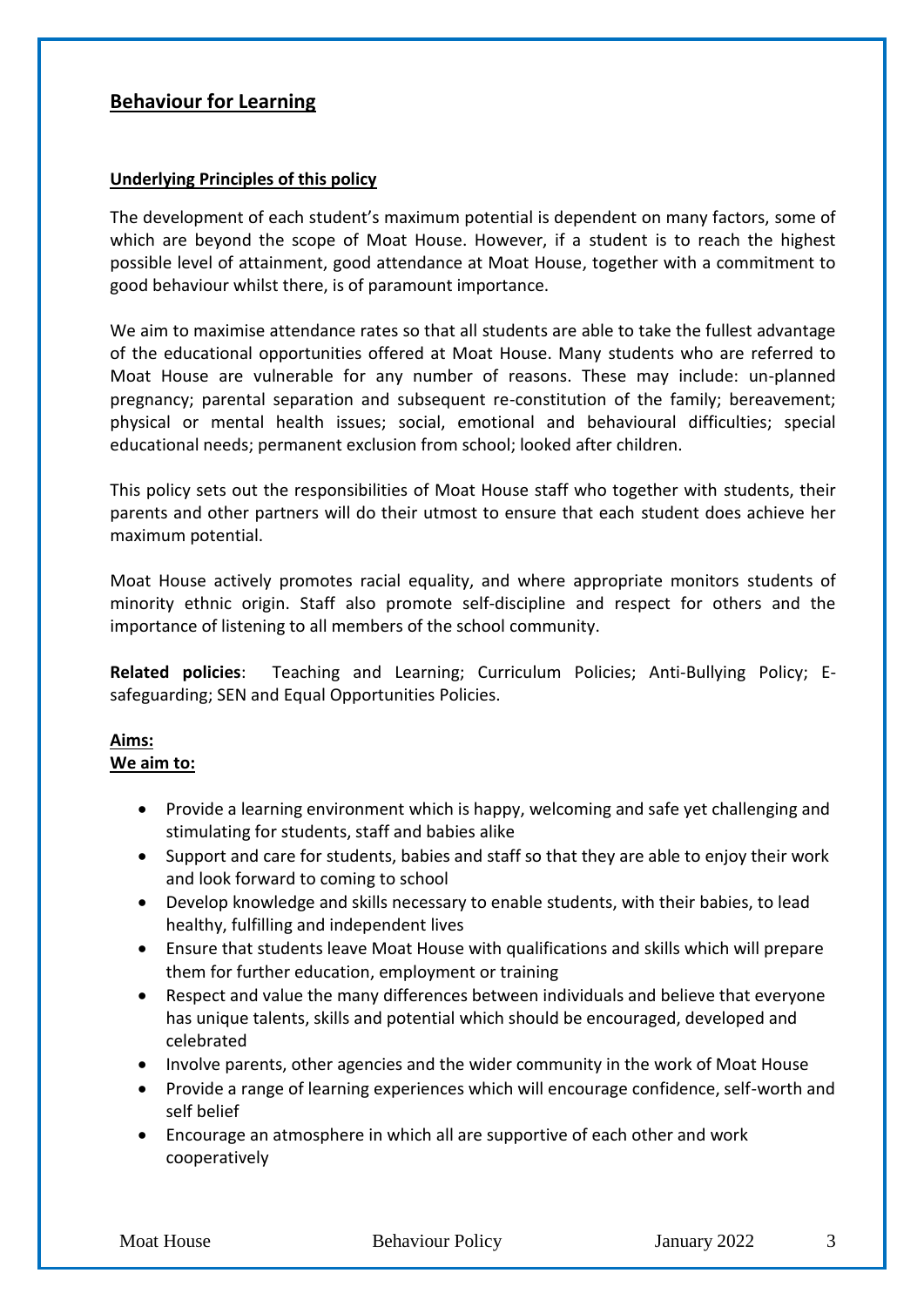#### **Expectations of Learners**

The Headteacher as part of the referral interview meets with the student to emphasise the expectations of Learners. These are to:

- attend Moat House as per timetabled sessions
- attend lessons punctually
- arrive to lessons ready to learn
- dress appropriately, as expected in the work place
- speak to all students and staff with language that is appropriate and respectful
- not bring illegal substances onto School premises
- not use racist language, make homophobic comments or encourage others to be less tolerant of others
- respect the personal space of others
- not disrupt the learning of others
- respect the fabric of Moat House and its contents
- not bring the reputation of Moat House into disrepute including disrespectful comments on social media about any member of the Moat House community

#### **To follow the basic Safeguarding rules of:**

- Entering the building through the main front door
- Surrendering mobile phone to the Office staff / nursery staff on arrival
- To not open any external doors for any other student /visitor

#### **Promoting Positive behaviours**

Students are encouraged to:

- Be careful when they walk around the building because of bumps and babies
- Speak politely and calmly to others
- treat others as they want to be treated
- be punctual and attend as per timetable
- remember that communication is key

Some teaching programmes also deal with behaviours – Lifeskills sessions cover aspects of personal responsibility, self worth and self-control and motivation, as well as personal aims, social demands, freedom and civic duty.

All teaching staff are expected to recognise their responsibilities to encourage good behaviour, by preparing lessons which are: well planned, effective, stimulating, appropriate for the abilities of a group or for individual students, marking this work and feeding back to the students in such a way that they feel valued and encouraged to meet their targets.

Any incidents of racist or homophobic abuse of any kind must be reported to the Headteacher who will record the incident according to LA guidelines.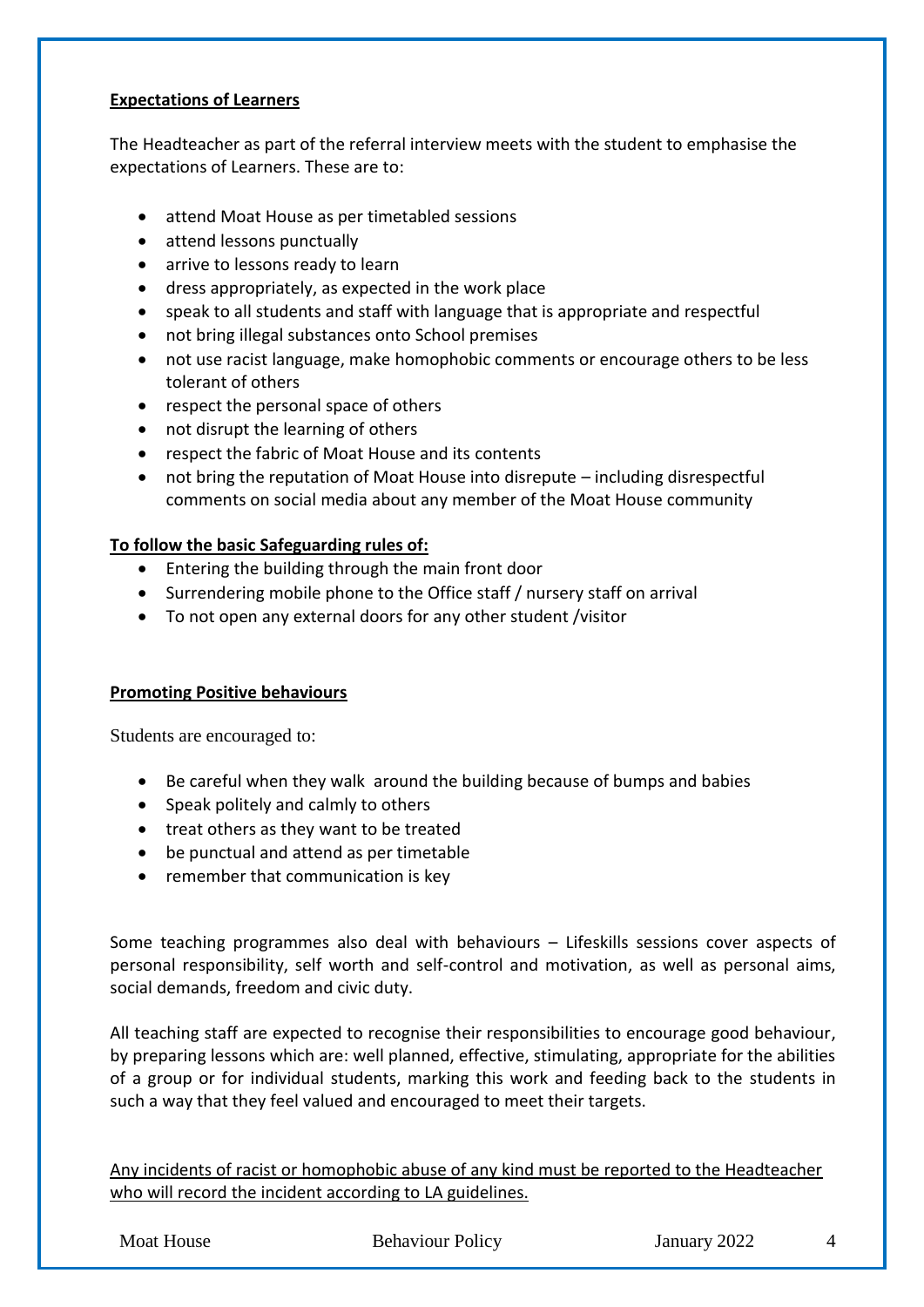#### **Rewards**

Praise is used appropriately for good behaviour, fairness and honesty, as well as for attendance and punctuality. This can involve the use of encouraging language, gestures and direct praise, both in lessons and around the building. Students are not penalised for non-attendance owing to medical appointments for either themselves or the baby, maternity leave, or medical advice not to attend school.

Reward trips for good attendance and engagement with learning will run regularly.

#### **Restorative Approaches**

Stockport Local Authority's definition of restorative approaches is as follows:

"A **voluntary** approach **focusing** on the **harm done** rather than the rule broken that involves **all parties** in an incident, giving them an **equal voice**, the opportunity to **take responsibility** for their actions, make amends and reduce offending."

When behaviour in school falls below expectations, our approach focuses on looking at an incident which has taken place with the people involved, together with the thoughts and feelings which have come about as a result of the incident. The discussions (which are mediated and take place with the consent of both parties) allow thought processes to be brought to the forefront and outcomes include discussion about what needs to be done to put things right.

#### **Sanctions**

Should a student's behaviour fall short of acceptable it may be the Headteacher is asked to speak with the student to remind them of the expectations at Moat House and if necessary parents may be required to attend a meeting with the Headteacher and the student to agree ways forward, in order for the student to maintain their place at Moat House.

Any action which endangers the safety of others – students, babies or staff may lead to an exclusion and a meeting with a member of the governing body.

It is very rare that a student may need to be restrained, however if they endanger the lives and safety of others it may be necessary they are removed from immediate danger.

#### **Support Systems for Students**

It is recognised that some students will need additional support to gain good attendance / to access learning and to develop appropriate learning behaviours.

Moat House wishes to try and engage all students with education and learning.

Some students are reported to have previously poor behaviour (according to referring schools from which they have sometimes been permanently excluded).

This support may involve:

- individual or small group teaching as appropriate
- an alternative curriculum differentiated in accordance with a student's ability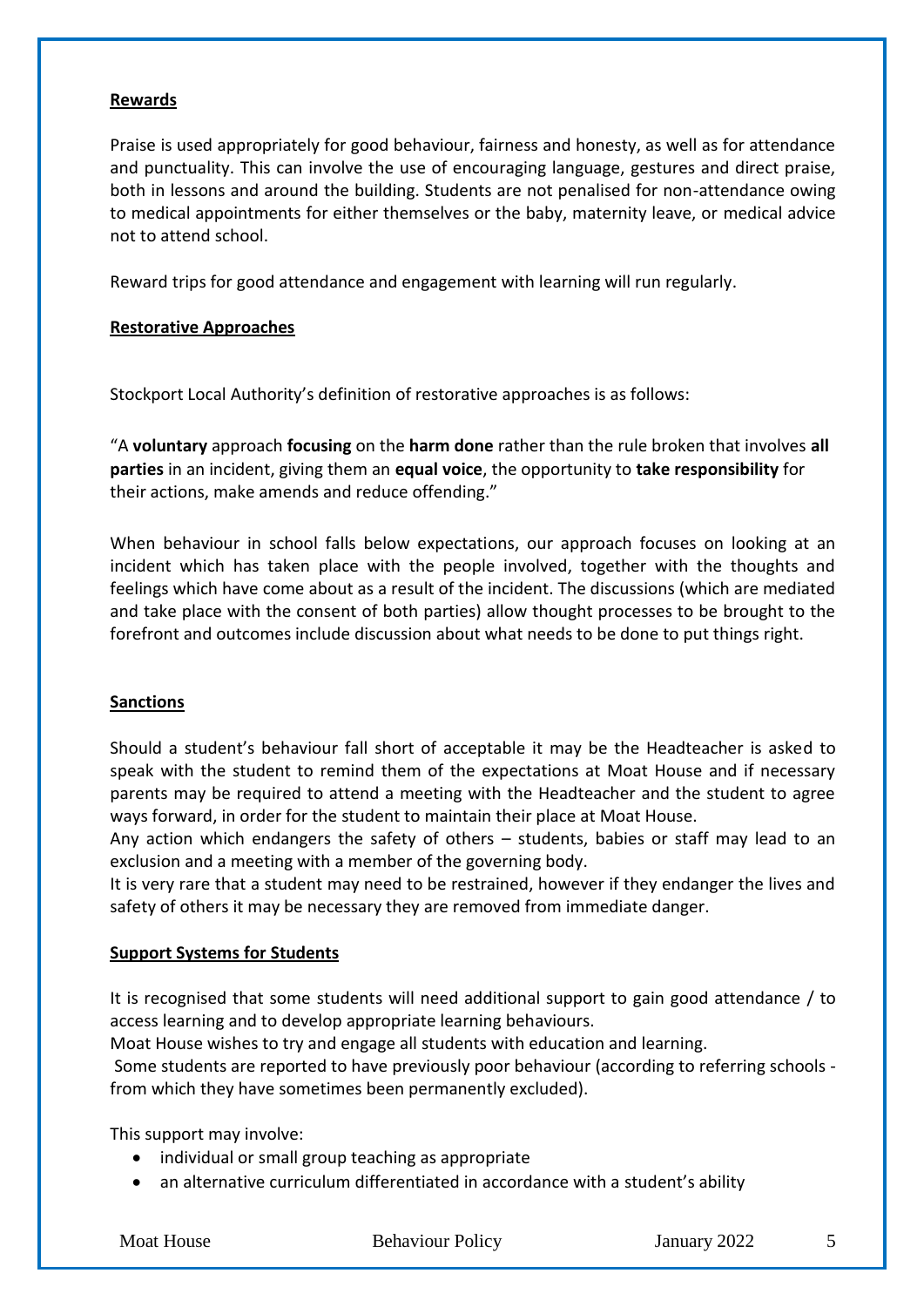picking up from home for an appropriate length of time to promote regular attendance after prolonged unauthorised absence

#### **Partnerships which contribute to this policy**

In addition to teaching staff who provide the learning environment described above under the heading of Teaching and Learning, other strong partnerships are involved in promoting good attendance and behaviour at Moat House:

#### **Parents / Carers**

Parents / carers are directly responsible for ensuring students' attendance at Moat House. They are reminded of this responsibility in a number of ways:

- For students of statutory school age:
	- At the initial interview with the Headteacher and Pastoral Manager –particular attention is paid to issues surrounding attendance and behaviour. At this interview it is stressed that if a student knows in advance that she will be unable to attend, the Pastoral Manager is notified, and that if a student is unwell, a phone-call is made to school (preferably by a parent)
	- First Day Calling if a student is not is in school soon after her expected time, contact is made with either the student and / or her parents to see if there is any reason for the absence; detailed records of such contact are kept
	- **E** Contact will be made with parents through a home visit by our Pastoral Manager if phone-calls or text messages are unsuccessful in gaining a response; (if appropriate a risk assessment will be carried out before such a home visit, and if appropriate it will not be undertaken by a lone worker)
	- In individual cases arrangements may be made for school to contact parents on a regular basis to report a student's attendance, or for reverse charge phone calls to be made;
	- In some cases, parents / carers will be invited into school to discuss a student's attendance with the headteacher who will try to gain their cooperation, and devise strategies to re-engage the student with attendance at Moat House. This may include:
		- a member of staff collecting a student for a short period of time
		- a reduced timetable to attempt to re-engage the student
		- A Team Around the Child meeting may be called bringing together the student and her parents / carers and relevant professionals who can help to support attendance
- Arrangements regarding attendance support for re-sit year 11 students and other post-16 pupils are made on an individual basis